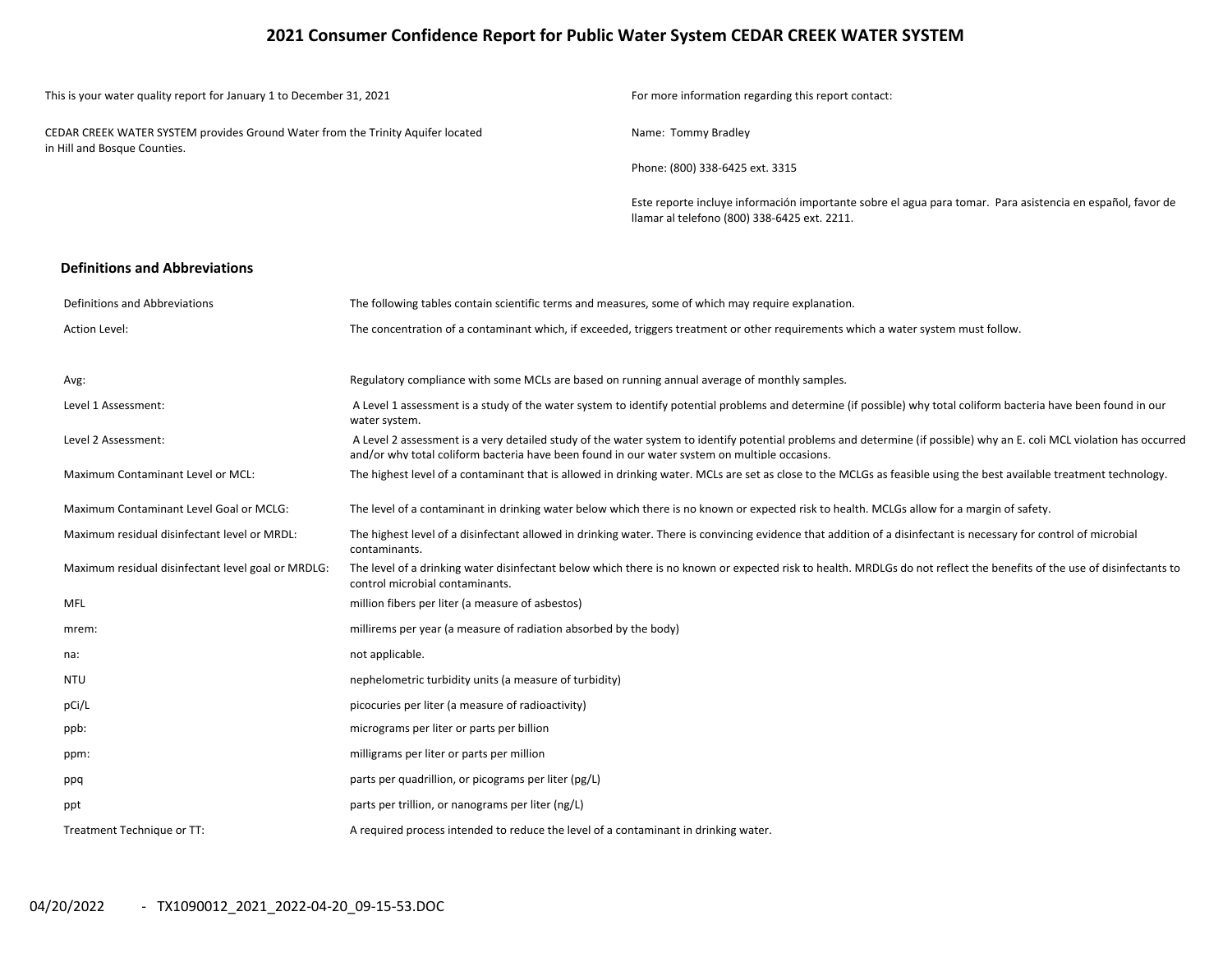## **Information about your Drinking Water**

The sources of drinking water (both tap water and bottled water) include rivers, lakes, streams, ponds, reservoirs, springs, and wells. As water travels over the surface of the land or through the ground, it dissolves naturally‐occurring minerals and, in some cases, radioactive material, and can pick up substances resulting from the presence of animals or from human activity.

Drinking water, including bottled water, may reasonably be expected to contain at least small amounts of some contaminants. The presence of contaminants does not necessarily indicate that water poses <sup>a</sup> health risk. More information about contaminants and potential health effects can be obtained by calling the EPAs Safe Drinking Water Hotline at (800) 426‐4791.

Contaminants that may be present in source water include:

‐ Microbial contaminants, such as viruses and bacteria, which may come from sewage treatment plants, septic systems, agricultural livestock operations, and wildlife.

‐ Inorganic contaminants, such as salts and metals, which can be naturally‐occurring or result from urban storm water runoff, industrial or domestic wastewater discharges, oil and gas production, mining, or farming.

‐ Pesticides and herbicides, which may come from <sup>a</sup> variety of sources such as agriculture, urban storm water runoff, and residential uses.

‐ Organic chemical contaminants, including synthetic and volatile organic chemicals, which are by‐products of industrial processes and petroleum production, and can also come from gas stations, urban storm water runoff, and septic systems.

‐ Radioactive contaminants, which can be naturally‐occurring or be the result of oil and gas production and mining activities.

In order to ensure that tap water is safe to drink, EPA prescribes regulations which limit the amount of certain contaminants in water provided by public water systems. FDA regulations establish limits for contaminants in bottled water which must provide the same protection for public health.

Contaminants may be found in drinking water that may cause taste, color, or odor problems. These types of problems are not necessarily causes for health concerns. For more information on taste, odor, or color of drinking water, please contact the system's business office.

You may be more vulnerable than the general population to certain microbial contaminants, such as Cryptosporidium, in drinking water. Infants, some elderly, or immunocompromised persons such as those undergoing chemotherapy for cancer; persons who have undergone organ transplants; those who are undergoing treatment with steroids; and people with HIV/AIDS or other immune system disorders, can be particularly at risk from infections. You should seek advice about drinking water from your physician or health care providers. Additional guidelines on appropriate means to lessen the risk of infection by Cryptosporidium are available from the Safe Drinking Water Hotline (800‐426‐4791).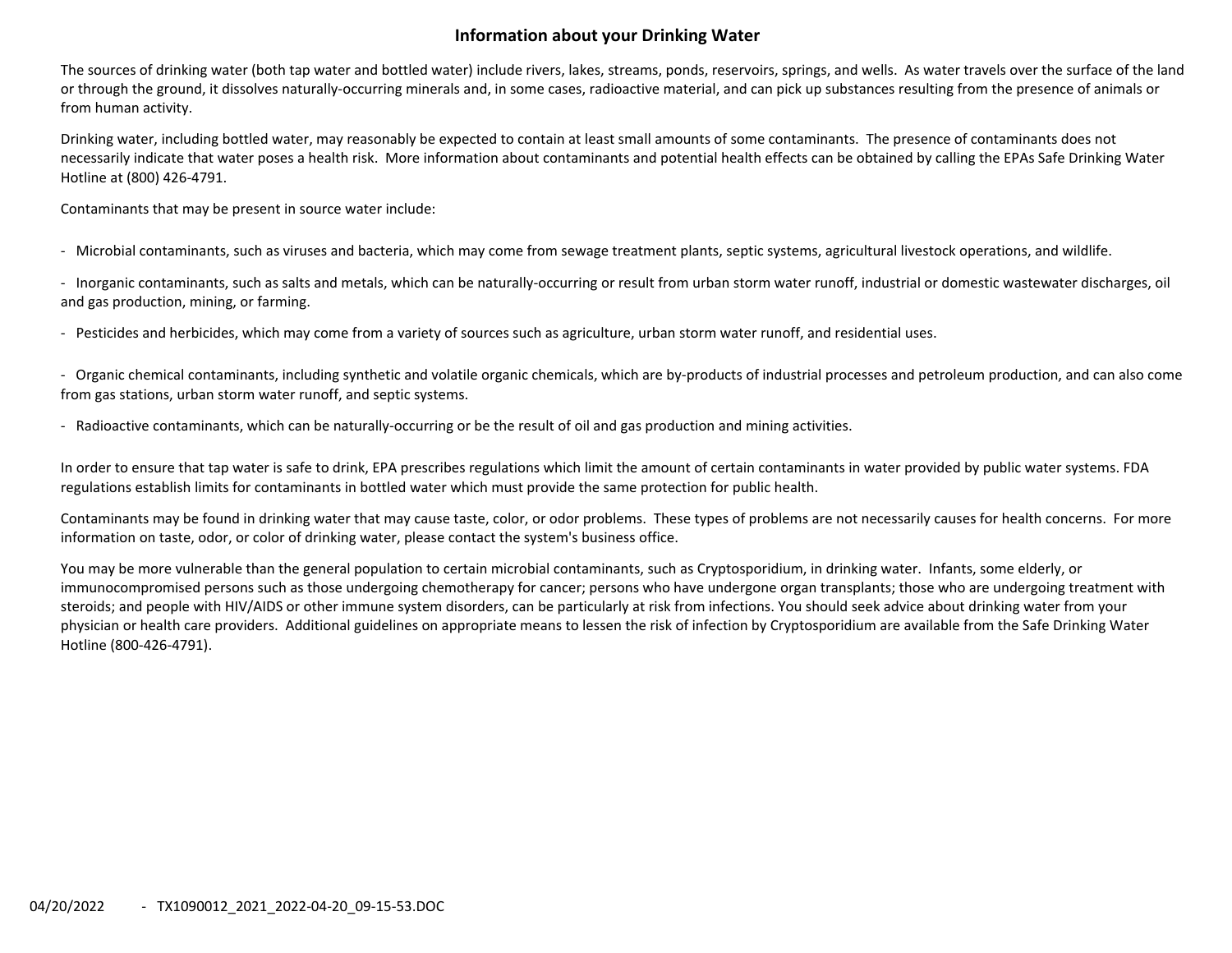If present, elevated levels of lead can cause serious health problems, especially for pregnant women and young children. Lead in drinking water is primarily from materials and components associated with service lines and home plumbing. We are responsible for providing high quality drinking water, but we cannot control the variety of materials used in plumbing components. When your water has been sitting for several hours, you can minimize the potential for lead exposure by flushing your tap for 30 seconds to 2 minutes before using water for drinking or cooking. If you are concerned about lead in your water, you may wish to have your water tested. Information on lead in drinking water, testing methods, and steps you can take to minimize exposure is available from the Safe Drinking Water Hotline or at http://www.epa.gov/safewater/lead.

#### **Public Participation Opportunities**

Date: August 1, 2022 Time: 10:00 a.m. Location: HILCO United Services, 4581 FM 933, Whitney, TX 76692

#### **Information about Source Water**

|                                    |  |             |                          | <b>Water System Detail Information</b> |              |  |                              |                         |  |
|------------------------------------|--|-------------|--------------------------|----------------------------------------|--------------|--|------------------------------|-------------------------|--|
| Water System No.:                  |  | TX1090012   |                          |                                        |              |  | Federal Type:                | $\mathcal{C}$           |  |
| Water System Name:                 |  |             | CEDAR CREEK WATER SYSTEM |                                        |              |  | <b>Federal Source:</b>       | <b>GW</b>               |  |
| Principal County Served:           |  | <b>HILL</b> |                          | $\mathbf{A}$                           |              |  |                              |                         |  |
| Principal City Served:             |  |             |                          |                                        |              |  | <b>Activity Date:</b>        | $01 - 01 - 1913$        |  |
| <b>PBCU Sample Summary Results</b> |  |             |                          |                                        |              |  |                              |                         |  |
| <b>MP Begin Date</b>               |  | <b>Type</b> | # Samples                | <b>Measure</b>                         | <b>Units</b> |  | <b>Analyte Code/Name</b>     | <b>Last Sample Date</b> |  |
| 01-01-2017<br>12-31-2019           |  | AL          | 0 Exceeding Action Level |                                        |              |  | <b>CU90 - COPPER SUMMARY</b> |                         |  |
| 01-01-2017<br>12-31-2019           |  | 90%         | 20                       | 0.2                                    | MG/L         |  | <b>CU90 - COPPER SUMMARY</b> | 09-04-2019              |  |
| 01-01-2017<br>12-31-2019           |  | 90%         | 20                       | $\mathbf{0}$                           | MG/L         |  | PB90 - LEAD SUMMARY          | 09-04-2019              |  |
| 01-01-2017<br>12-31-2019           |  | AL          | 0 Exceeding Action Level |                                        |              |  | PB90 - LEAD SUMMARY          |                         |  |
| 01-01-2014<br>12-31-2016           |  | AL          | 0 Exceeding Action Level |                                        |              |  | <b>CU90 - COPPER SUMMARY</b> |                         |  |
| 01-01-2014<br>12-31-2016           |  | 90%         | 20                       | 0.16                                   | MG/L         |  | <b>CU90 - COPPER SUMMARY</b> | 09-17-2016              |  |
| 01-01-2014<br>12-31-2016           |  | 90%         | 20                       | 0.0018                                 | MG/L         |  | PB90 - LEAD SUMMARY          | 09-17-2016              |  |
| 01-01-2014<br>$12 - 31 - 2016$     |  | AL          | 0 Exceeding Action Level |                                        |              |  | PB90 - LEAD SUMMARY          |                         |  |
| 01-01-2011<br>12-31-2013           |  | 90%         | 20                       | 0.117                                  | MG/L         |  | <b>CU90 - COPPER SUMMARY</b> | 08-06-2013              |  |
| $01 - 01 - 2011$                   |  | AL          | 0 Exceeding Action Level |                                        |              |  | <b>CU90 - COPPER SUMMARY</b> |                         |  |

04/20/2022 ‐ TX1090012\_2021\_2022‐04‐20\_09‐15‐53.DOC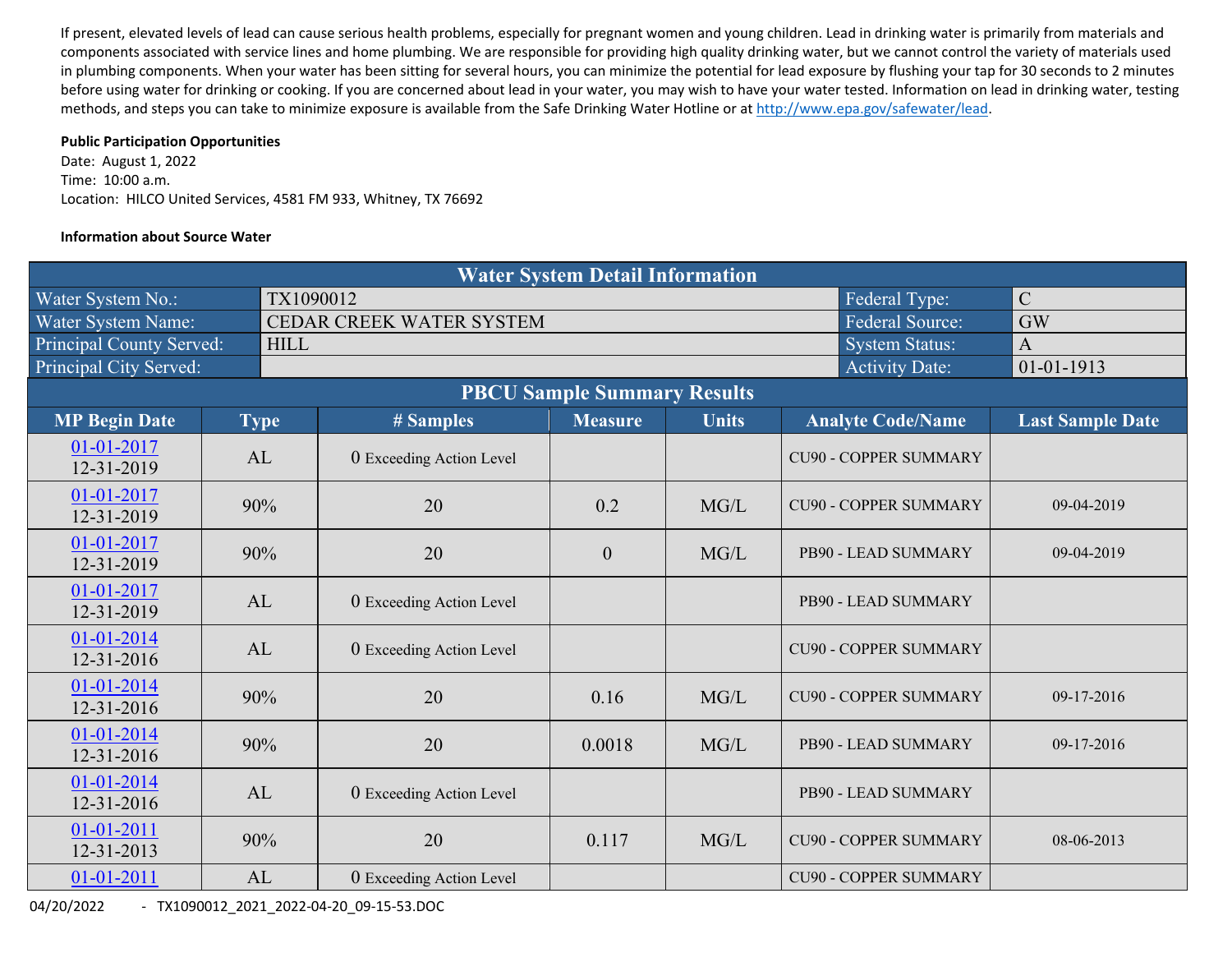| 12-31-2013                     |     |                          |                  |      |                              |                  |
|--------------------------------|-----|--------------------------|------------------|------|------------------------------|------------------|
| $01 - 01 - 2011$<br>12-31-2013 | 90% | 20                       | $\boldsymbol{0}$ | MG/L | PB90 - LEAD SUMMARY          | $08-06-2013$     |
| $01 - 01 - 2011$<br>12-31-2013 | AL  | 0 Exceeding Action Level |                  |      | PB90 - LEAD SUMMARY          |                  |
| 01-01-2008<br>12-31-2010       | 90% | 20                       | 0.145            | MG/L | <b>CU90 - COPPER SUMMARY</b> | 09-28-2010       |
| 01-01-2008<br>12-31-2010       | AL  | 0 Exceeding Action Level |                  |      | <b>CU90 - COPPER SUMMARY</b> |                  |
| 01-01-2008<br>12-31-2010       | AL  | 0 Exceeding Action Level |                  |      | PB90 - LEAD SUMMARY          |                  |
| 01-01-2008<br>12-31-2010       | 90% | 20                       | 0.00283          | MG/L | PB90 - LEAD SUMMARY          | $09 - 28 - 2010$ |
| $01 - 01 - 2005$<br>12-31-2007 | 90% | 20                       | 0.123            | MG/L | <b>CU90 - COPPER SUMMARY</b> |                  |
| $01 - 01 - 2005$<br>12-31-2007 | 90% | 20                       | 0.0014           | MG/L | PB90 - LEAD SUMMARY          |                  |

TCEQ completed an assessment of your source water, and results indicate that some of our sources are susceptible to certain contaminants. The sampling requirements for your water system is based on this susceptibility and previous sample data. Any detections of these contaminants will be found in this Consumer Confidence Report. For more information on source water assessments and protection efforts at our system contact Tommy Bradley at (800) 338‐6425 ext. 3315.

### **Coliform Bacteria**

| Maximum Contaminant<br>Level Goal | <b>Total Coliform</b><br>Maximum<br>Contaminant Level | Highest No. of Positive | Fecal Coliform or E. Coli<br>Maximum Contaminant Level or Fecal Coliform Samples | Total No. of Positive E. Coli | Violation | Likely Source of Contamination        |
|-----------------------------------|-------------------------------------------------------|-------------------------|----------------------------------------------------------------------------------|-------------------------------|-----------|---------------------------------------|
|                                   | 1 positive monthly<br>sample.                         |                         |                                                                                  |                               |           | Naturally present in the environment. |

| Lead and Copper | Date Sampled | <b>MCLG</b> | <b>Action Level (AL)</b> | 90th Percentile | # Sites Over AL | <b>Units</b> | Violation | <b>Likely Source of Contamination</b>                                                                         |
|-----------------|--------------|-------------|--------------------------|-----------------|-----------------|--------------|-----------|---------------------------------------------------------------------------------------------------------------|
| Copper          | 09/04/2019   | 1.3         | 1.3                      | 0.2             |                 | ppm          | N         | Erosion of natural deposits; Leaching from wood<br>preservatives; Corrosion of household plumbing<br>systems. |